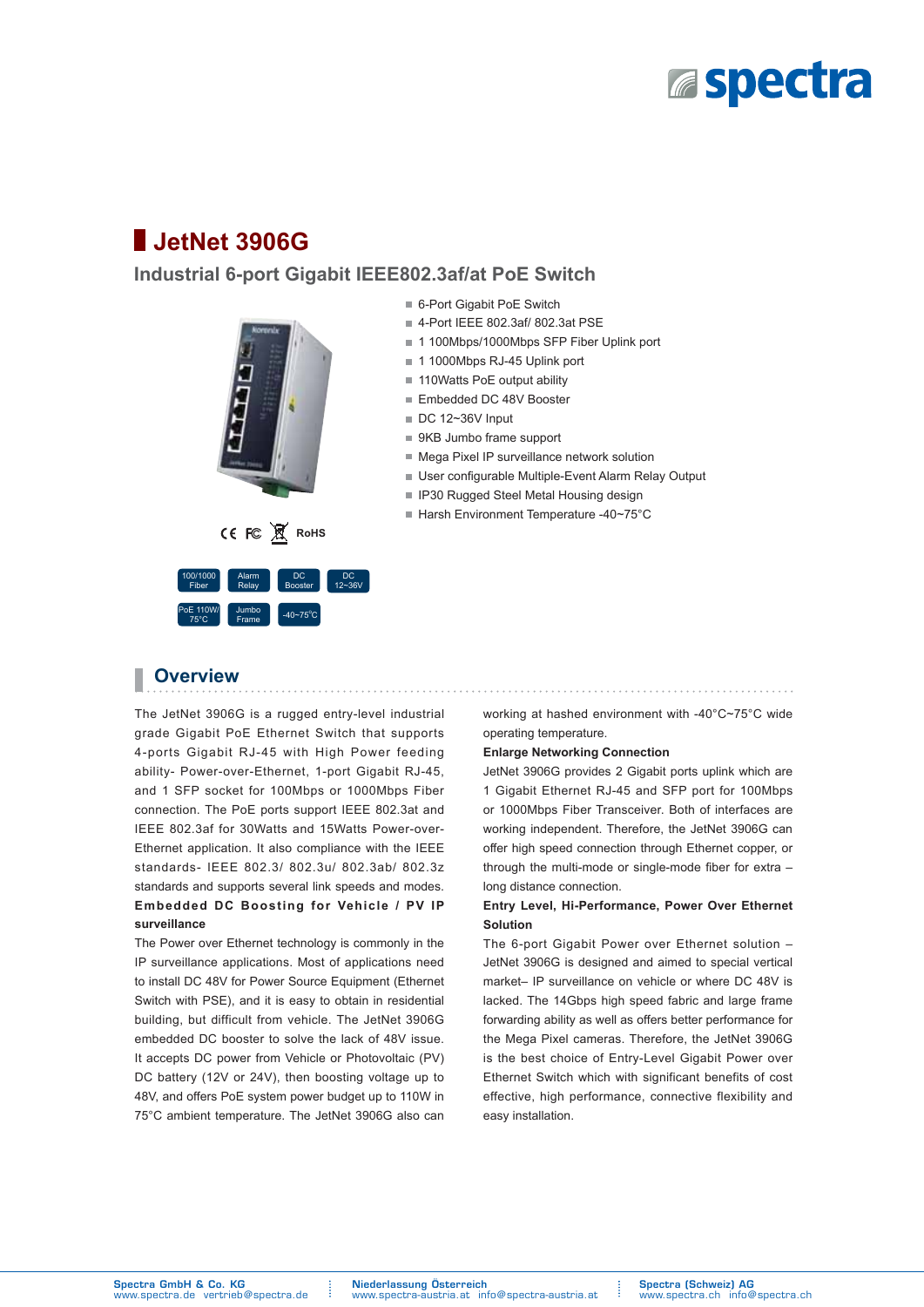

## **Dimensions**



## **Specifications**

#### **Technology Standards:**

IEEE 802.3 10Base-T IEEE 802.3u 100Base-TX IEEE 802.3u 100Base-FX IEEE 802.3ab 1000Base-T IEEE 802.3z Gigabit Ethernet Fiber IEEE 802.3af Power over Ethernet IEEE 802.3at High Power PoE with 2-Event classification IEEE 802.3x flow control and back-pressure

### **Performance**

**Switch MAC Table:** 2K MAC address **Packet Buffer:** 1Mbits embedded **Switching architecture:** Store and Forward technology **Forwarding frame size:** 64bytes ~ 9Kbytes jumbo frame **System throughput:**  10Mbps -14880 PPS 100Mbps-148800 PPS 1000Mbps -1488000 PPS PPS:packet per second, 64Bytes packet length **Interface**

**Gigabit Ethernet RJ-45:** 5 x 1000Mbps RJ-45 with Auto MDI/ MDI-X, auto negotiation and port event function, embedded 4 x IEEE 802.3af/IEEE 802.3at compliance PSE

norts (Port  $\#1 \sim \#4$ ) Alternative  $-A$  mode nowering **SFP Socket:** 1 x SFP socket for Gigabit 1000Mbps SFP or Fast Ethernet 100Mbps SFP transceiver. Manual selected and

activate by DIP-Switch and power reset. **Power:** Redundant Power input with polarity protection; designed in 6-pin removable terminal block connector.

**Alarm relay output:** 1 dry relay output, designed in 6-pin removable terminal block connector. Normal open circuit. **Cable:** 100Base-TX: 2-pairs EIA/TIA 568-B UTP/STP Cat.5e/ Cat.6 cable

1000Base-T: 4-pairs EIA/TIA 568-B UTP/STP Cat.5e/ Cat.6 cable

**Alarm control:** Ethernet port (1~6) link down and power event alarm, configure by 6-pin DIP switch.

**Relay output ability:** Dry Output with 0.5 A current forwarding ability with DC 24V external power system.

**Relay output Type:** Normal state (Alarm off) - relay output form an open circuit

Abnormal state (Alarm on) - relay output form a close circuit **Diagnostic LEDs:** System: Power 1 (Green)/ Power 2 (Green), Alarm Active (Red)

Ethernet Link/Activity (Green on/ Green Blinking), PoE powering (Amber on), SFP port: Link (Green on)